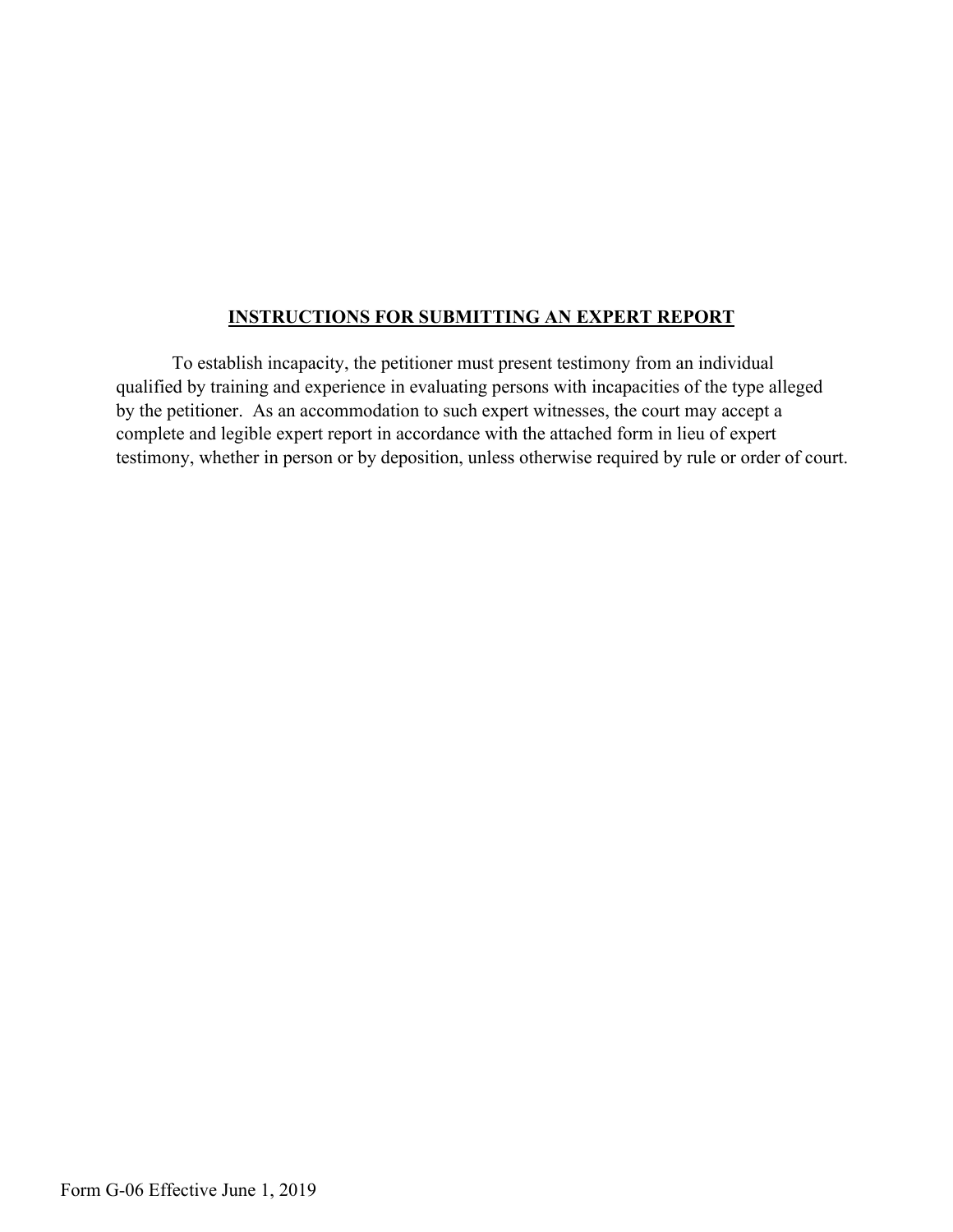## COURT OF COMMON PLEAS OF \_\_\_\_\_\_\_\_\_\_\_\_\_\_\_\_\_\_\_\_\_\_\_\_ COUNTY PENNSYLVANIA ORPHANS' COURT DIVISION

## **EXPERT REPORT**

RE:

*An Alleged Incapacitated Person (AIP)*

No.

**PART I: PROFESSIONAL BACKGROUND** (You may attach your curriculum vitae, if it provides answers to Questions 1 through 5. Please answer those questions not covered by curriculum vitae.)

1. Name: \_\_\_\_\_\_\_\_\_\_\_\_\_\_\_\_\_\_\_\_\_\_\_\_\_\_\_\_\_\_\_\_\_\_\_\_\_\_\_ Title: \_\_\_\_\_\_\_\_\_\_\_\_\_\_\_\_\_\_\_\_\_\_\_\_\_\_\_\_\_\_\_

- 2. Professional Address: \_\_\_\_\_\_\_\_\_\_\_\_\_\_\_\_\_\_\_\_\_\_\_\_\_\_\_\_\_\_\_\_\_\_\_\_\_\_\_\_\_\_\_\_\_\_\_\_\_\_\_\_\_\_\_\_\_\_\_\_\_\_\_\_\_\_\_
- 3. Complete education information:

|               | Name of Institution                                                                                                                          | Type of Degree Received | Date Completed |
|---------------|----------------------------------------------------------------------------------------------------------------------------------------------|-------------------------|----------------|
| Undergraduate |                                                                                                                                              |                         |                |
| Graduate      |                                                                                                                                              |                         |                |
| Post-Graduate |                                                                                                                                              |                         |                |
|               |                                                                                                                                              |                         |                |
|               | 4. Do you have any active professional licenses?<br>If yes, indicate in what state or states you are licensed as well as the date(s) issued. | Yes<br>N <sub>o</sub>   |                |
|               |                                                                                                                                              |                         |                |

List any board certifications:

5. An Incapacitated Person is legally defined as: An adult whose ability to receive and evaluate information effectively and communicate decisions in any way is impaired to such a significant extent that he/she is partially or totally unable to manage his/her financial resources or to meet essential requirements for his/ her physical health and safety.

 $\_$  , and the set of the set of the set of the set of the set of the set of the set of the set of the set of the set of the set of the set of the set of the set of the set of the set of the set of the set of the set of th  $\mathcal{L}_\mathcal{L} = \{ \mathcal{L}_\mathcal{L} = \{ \mathcal{L}_\mathcal{L} = \{ \mathcal{L}_\mathcal{L} = \{ \mathcal{L}_\mathcal{L} = \{ \mathcal{L}_\mathcal{L} = \{ \mathcal{L}_\mathcal{L} = \{ \mathcal{L}_\mathcal{L} = \{ \mathcal{L}_\mathcal{L} = \{ \mathcal{L}_\mathcal{L} = \{ \mathcal{L}_\mathcal{L} = \{ \mathcal{L}_\mathcal{L} = \{ \mathcal{L}_\mathcal{L} = \{ \mathcal{L}_\mathcal{L} = \{ \mathcal{L}_\mathcal{$  $\mathcal{L}_\mathcal{L} = \mathcal{L}_\mathcal{L} = \mathcal{L}_\mathcal{L} = \mathcal{L}_\mathcal{L} = \mathcal{L}_\mathcal{L} = \mathcal{L}_\mathcal{L} = \mathcal{L}_\mathcal{L} = \mathcal{L}_\mathcal{L} = \mathcal{L}_\mathcal{L} = \mathcal{L}_\mathcal{L} = \mathcal{L}_\mathcal{L} = \mathcal{L}_\mathcal{L} = \mathcal{L}_\mathcal{L} = \mathcal{L}_\mathcal{L} = \mathcal{L}_\mathcal{L} = \mathcal{L}_\mathcal{L} = \mathcal{L}_\mathcal{L}$  $\mathcal{L}_\mathcal{L} = \{ \mathcal{L}_\mathcal{L} = \{ \mathcal{L}_\mathcal{L} = \{ \mathcal{L}_\mathcal{L} = \{ \mathcal{L}_\mathcal{L} = \{ \mathcal{L}_\mathcal{L} = \{ \mathcal{L}_\mathcal{L} = \{ \mathcal{L}_\mathcal{L} = \{ \mathcal{L}_\mathcal{L} = \{ \mathcal{L}_\mathcal{L} = \{ \mathcal{L}_\mathcal{L} = \{ \mathcal{L}_\mathcal{L} = \{ \mathcal{L}_\mathcal{L} = \{ \mathcal{L}_\mathcal{L} = \{ \mathcal{L}_\mathcal{$ 

Do you have experience evaluating whether or not an individual is incapacitated? Yes No

If **yes**, indicate the basis of your experience: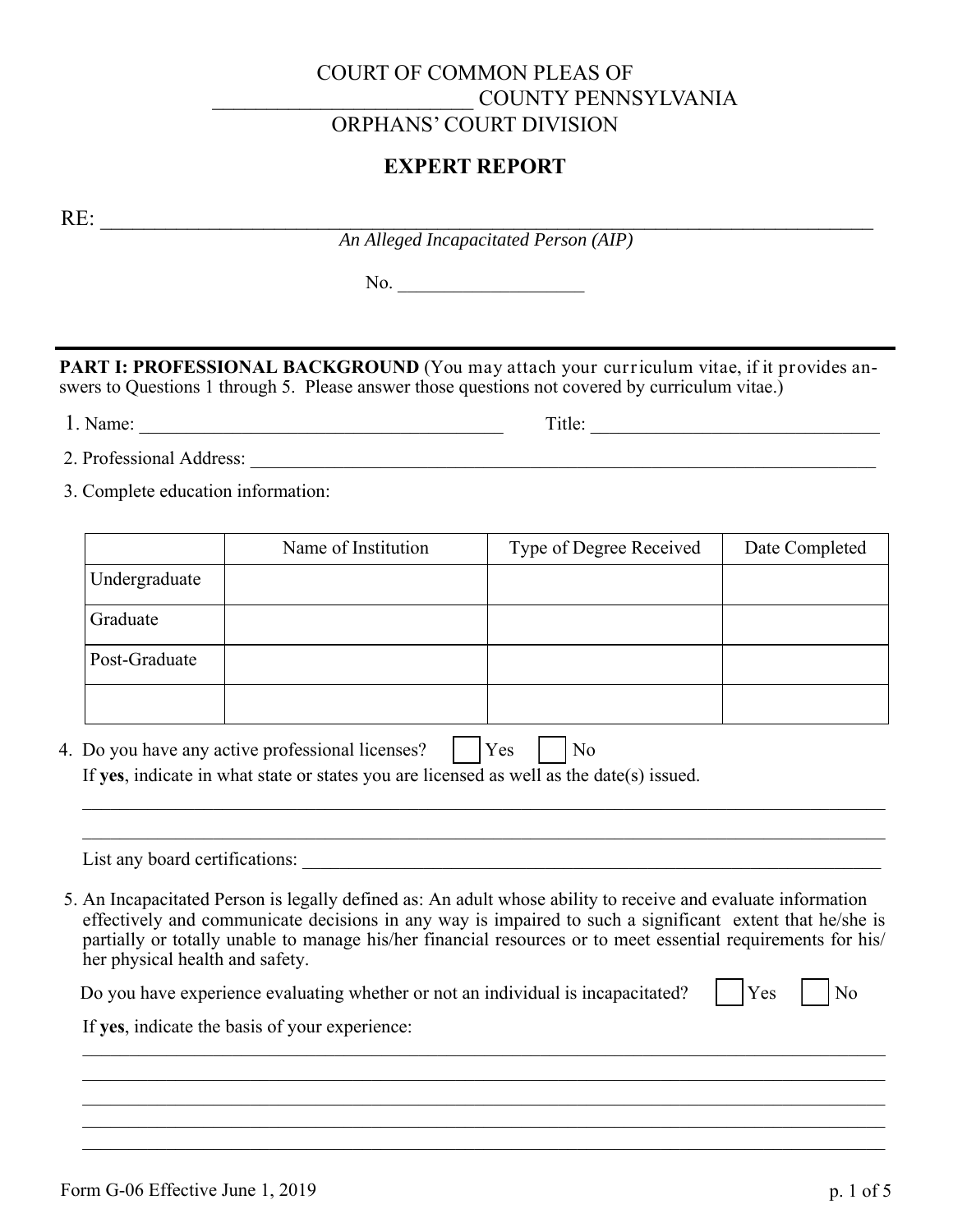## **PART II: ALLEGED INCAPACITATED PERSON (AIP)**

6. a. Have you treated, assessed, or evaluated the AIP?

|  | es |  | N٥ |
|--|----|--|----|
|--|----|--|----|

b. Indicate the date(s) and location of any treatment, assessment, or evaluation you have provided or made over the last two (2) years:

\_\_\_\_\_\_\_\_\_\_\_\_\_\_\_\_\_\_\_\_\_\_\_\_\_\_\_\_\_\_\_\_\_\_\_\_\_\_\_\_\_\_\_\_\_\_\_\_\_\_\_\_\_\_\_\_\_\_\_\_\_\_\_\_\_\_\_\_\_\_\_\_\_\_\_\_\_\_\_\_\_\_\_\_

\_\_\_\_\_\_\_\_\_\_\_\_\_\_\_\_\_\_\_\_\_\_\_\_\_\_\_\_\_\_\_\_\_\_\_\_\_\_\_\_\_\_\_\_\_\_\_\_\_\_\_\_\_\_\_\_\_\_\_\_\_\_\_\_\_\_\_\_\_\_\_\_\_\_\_\_\_\_\_\_\_\_\_\_

 $\mathcal{L}_\mathcal{L} = \mathcal{L}_\mathcal{L} = \mathcal{L}_\mathcal{L} = \mathcal{L}_\mathcal{L} = \mathcal{L}_\mathcal{L} = \mathcal{L}_\mathcal{L} = \mathcal{L}_\mathcal{L} = \mathcal{L}_\mathcal{L} = \mathcal{L}_\mathcal{L} = \mathcal{L}_\mathcal{L} = \mathcal{L}_\mathcal{L} = \mathcal{L}_\mathcal{L} = \mathcal{L}_\mathcal{L} = \mathcal{L}_\mathcal{L} = \mathcal{L}_\mathcal{L} = \mathcal{L}_\mathcal{L} = \mathcal{L}_\mathcal{L}$ 

\_\_\_\_\_\_\_\_\_\_\_\_\_\_\_\_\_\_\_\_\_\_\_\_\_\_\_\_\_\_\_\_\_\_\_\_\_\_\_\_\_\_\_\_\_\_\_\_\_\_\_\_\_\_\_\_\_\_\_\_\_\_\_\_\_\_\_\_\_\_\_\_\_\_\_\_\_\_\_\_\_\_\_\_

c. If 6a. is yes, what tests have you or others administered, e.g., mini mental status exam (MMSE), Montreal Cognitive Assessment (MOCA), St. Louis University Mental Status Exam (SLUMS), etc.? List dates administered and the score. (Attach test results, not just the score.)

7. What is the present condition of the AIP? List all known medical and psychiatric diagnoses and current symptoms. (You may attach a list from your records.)

| <b>Diagnosis</b> | <b>Symptoms/Manifestations</b> |
|------------------|--------------------------------|
|                  |                                |
|                  |                                |
|                  |                                |
|                  |                                |
|                  |                                |
|                  |                                |
|                  |                                |

8. List all known medications, including over-the-counter, that the AIP is taking. For each known medication, indicate, if known, the prescribing physician and the diagnosis for which the medication was prescribed or the reason for taking. (You may attach a list from your records.)

| <b>Medication</b> | <b>Diagnosis/Reason Taken</b> | <b>Prescribing Physician</b> |  |  |
|-------------------|-------------------------------|------------------------------|--|--|
|                   |                               |                              |  |  |
|                   |                               |                              |  |  |
|                   |                               |                              |  |  |
|                   |                               |                              |  |  |
|                   |                               |                              |  |  |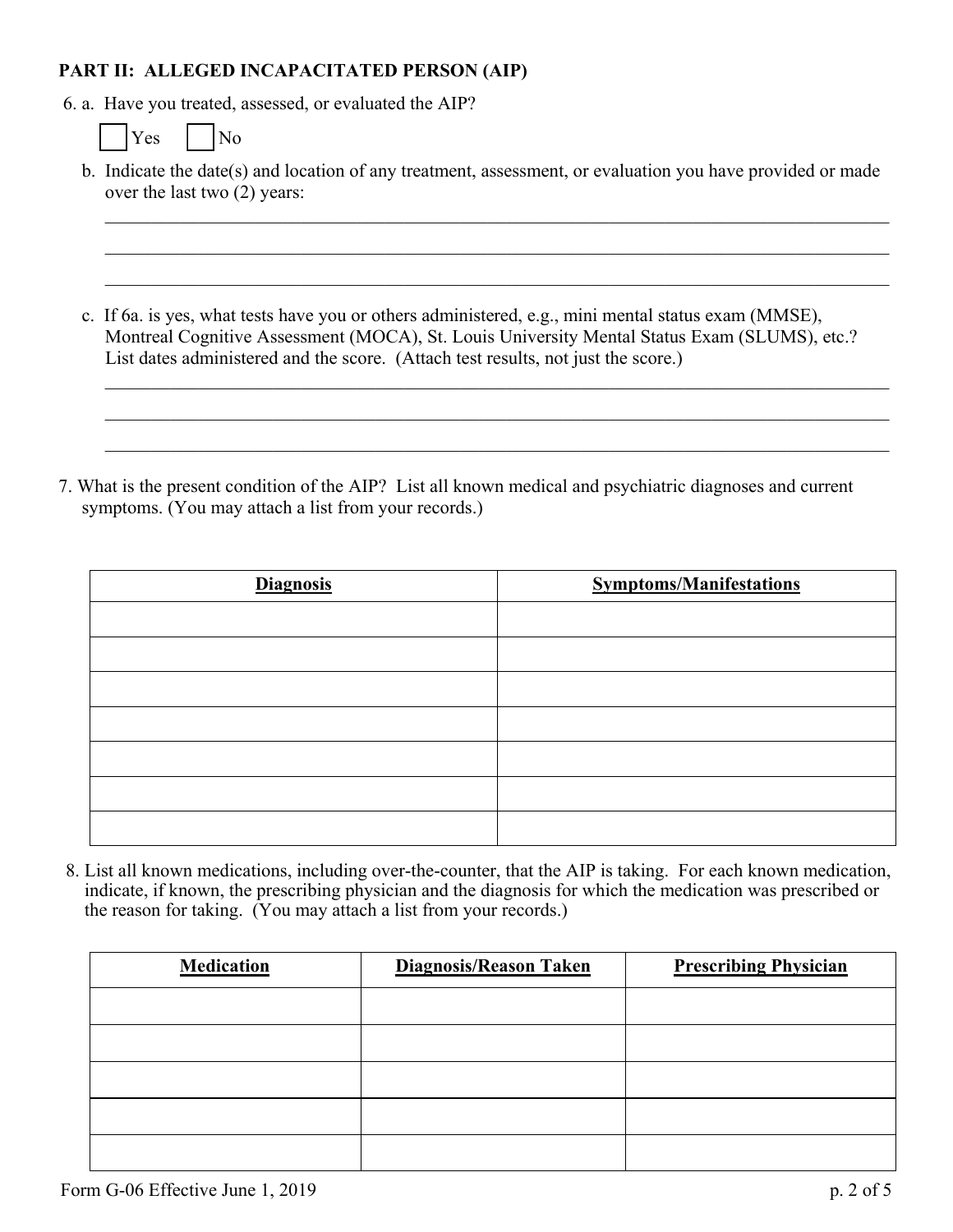9. Indicate the AIP's ability to perform the following functions:

|                                                                                                                        | Unimpaired | Needs Some<br>Help<br>(Explain in $#10$ ) | Totally<br>Impaired | Not Assessed<br>or Not Enough<br>Information |
|------------------------------------------------------------------------------------------------------------------------|------------|-------------------------------------------|---------------------|----------------------------------------------|
| Receiving and evaluating information<br>effectively                                                                    |            |                                           |                     |                                              |
| Communicating decisions                                                                                                |            |                                           |                     |                                              |
| Ability to give informed consent                                                                                       |            |                                           |                     |                                              |
| Short-term memory                                                                                                      |            |                                           |                     |                                              |
| Long-term memory                                                                                                       |            |                                           |                     |                                              |
| Activities of daily living                                                                                             |            |                                           |                     |                                              |
| Managing finances (including paying bills,<br>making deposits, withdrawals and working<br>with financial institutions) |            |                                           |                     |                                              |
| Managing health care (including following<br>doctor's orders and managing/taking<br>medications)                       |            |                                           |                     |                                              |
| Providing for physical safety                                                                                          |            |                                           |                     |                                              |
| Responding to emergency situations                                                                                     |            |                                           |                     |                                              |
| Ability to resist scams                                                                                                |            |                                           |                     |                                              |

10. For any response in Question 9 where the AIP "needs some help," please describe the type and extent of assistance needed.

 $\_$  , and the set of the set of the set of the set of the set of the set of the set of the set of the set of the set of the set of the set of the set of the set of the set of the set of the set of the set of the set of th

 $\mathcal{L}_\mathcal{L} = \{ \mathcal{L}_\mathcal{L} = \{ \mathcal{L}_\mathcal{L} = \{ \mathcal{L}_\mathcal{L} = \{ \mathcal{L}_\mathcal{L} = \{ \mathcal{L}_\mathcal{L} = \{ \mathcal{L}_\mathcal{L} = \{ \mathcal{L}_\mathcal{L} = \{ \mathcal{L}_\mathcal{L} = \{ \mathcal{L}_\mathcal{L} = \{ \mathcal{L}_\mathcal{L} = \{ \mathcal{L}_\mathcal{L} = \{ \mathcal{L}_\mathcal{L} = \{ \mathcal{L}_\mathcal{L} = \{ \mathcal{L}_\mathcal{$ 

 $\mathcal{L}_\mathcal{L} = \{ \mathcal{L}_\mathcal{L} = \{ \mathcal{L}_\mathcal{L} = \{ \mathcal{L}_\mathcal{L} = \{ \mathcal{L}_\mathcal{L} = \{ \mathcal{L}_\mathcal{L} = \{ \mathcal{L}_\mathcal{L} = \{ \mathcal{L}_\mathcal{L} = \{ \mathcal{L}_\mathcal{L} = \{ \mathcal{L}_\mathcal{L} = \{ \mathcal{L}_\mathcal{L} = \{ \mathcal{L}_\mathcal{L} = \{ \mathcal{L}_\mathcal{L} = \{ \mathcal{L}_\mathcal{L} = \{ \mathcal{L}_\mathcal{$ 

11. What recommendations have you made or would you make concerning services necessary to meet the essential requirements for the AIP's physical health and safety?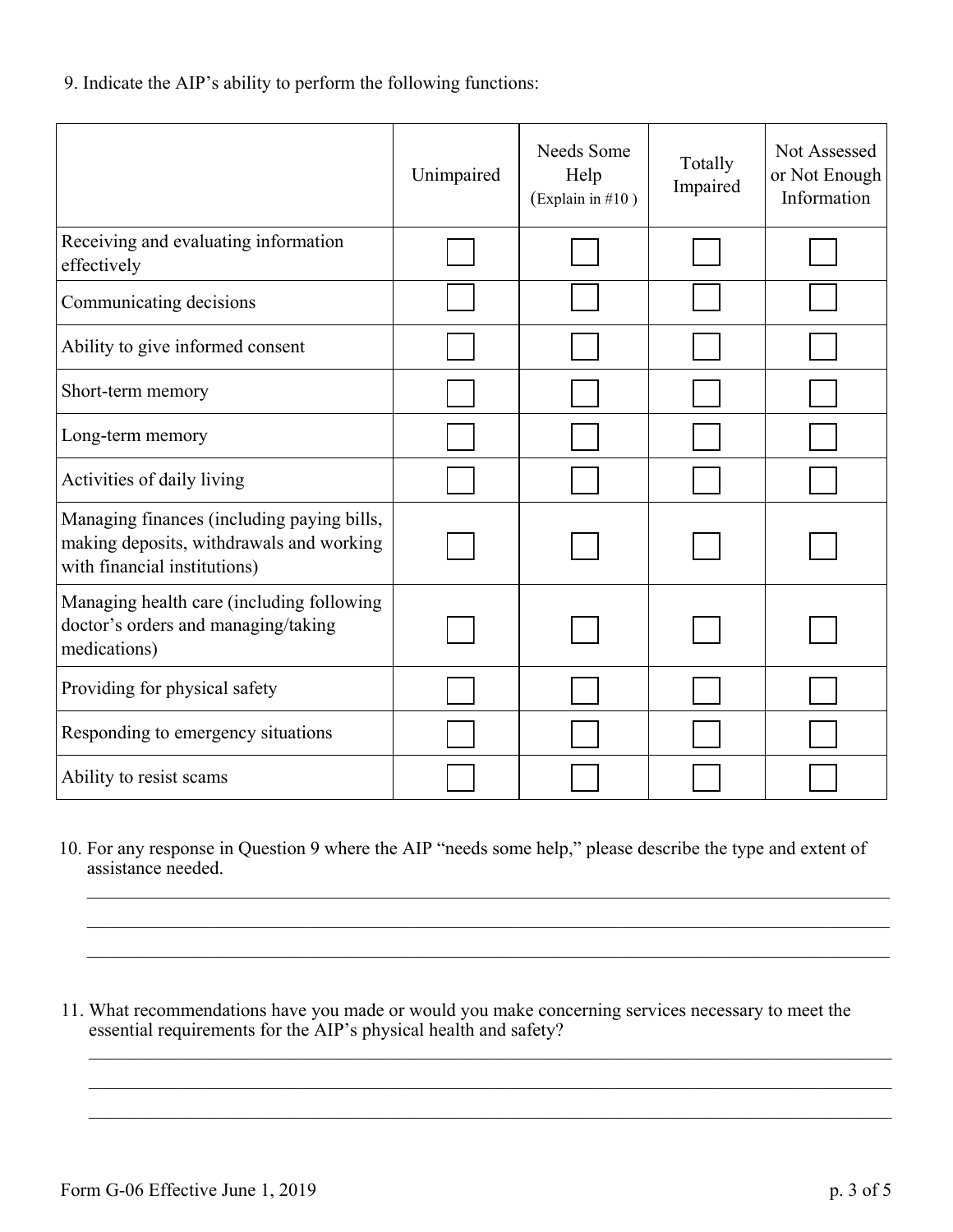12. What recommendations have you made or would you make concerning management of the AIP's finances?

 $\_$  , and the set of the set of the set of the set of the set of the set of the set of the set of the set of the set of the set of the set of the set of the set of the set of the set of the set of the set of the set of th

16. Are you aware of any circumstances, medical or otherwise, that create a need for the appointment of an emergency guardian for the AIP?

| l Y es<br>N <sub>0</sub><br>If yes, indicate reasons: |  |  |
|-------------------------------------------------------|--|--|
|                                                       |  |  |